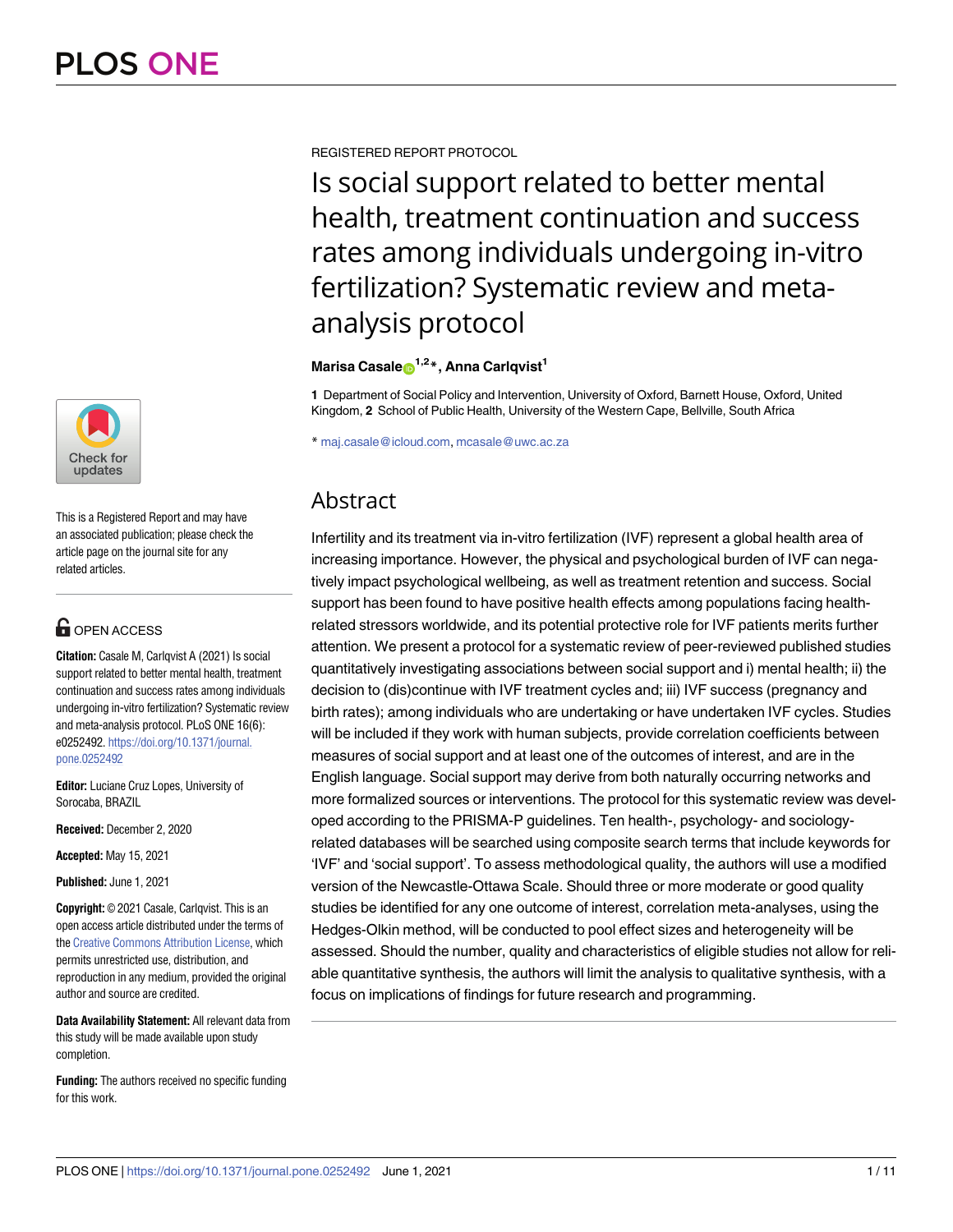<span id="page-1-0"></span>**Competing interests:** The authors have declared that no competing interests exist.

# **Introduction and rationale**

Infertility and its treatment represent a global health area of increasing importance. Individuals experiencing infertility represent around 8–10% of couples worldwide  $[1-3]$ . The demand for assisted reproduction techniques such as in-vitro fertilization (IVF) has increased in developed countries over the past decades, and is predicted to increase further in those to come [\[2,](#page-7-0) [4\]](#page-7-0). This could be further boosted by numbers in resource-limited settings of the developing world, where an estimated 180 million couples are experiencing infertility [\[5–7\]](#page-7-0).

The efficacy of IVF among the assisted fertility options has led an increasing number of individuals to seek this specific treatment. More than a half million babies are now born each year from IVF, as a result of over two million estimated annual treatment cycles [\[8,](#page-7-0) [9](#page-7-0)]. Yet it is also a relatively invasive and disruptive process that can be both physically and psychologically demanding [\[10,](#page-7-0) [11\]](#page-8-0). Infertility itself has been associated with a higher prevalence of depression and anxiety, lower quality of life, and lower self-esteem [\[11,](#page-8-0) [12\]](#page-8-0). The IVF process–which includes injectable medication and multiple blood tests, clinic appointments and procedures, waiting periods and anticipation of outcomes at each phase—may lead to further psychological stress. This can be exacerbated by disturbances to an individual's work and routine and the financial pressure of this costly treatment [\[13,](#page-8-0) [14\]](#page-8-0), and may be worse after multiple failed cycles [[10](#page-7-0), [15](#page-8-0), [16](#page-8-0)].

Higher levels of stress and worse mental health have in turn been shown to be associated with lower odds of pregnancy in general and specifically within the context of assisted fertility [\[17–19\]](#page-8-0), suggesting that this could potentially translate into a vicious cycle for infertile couples who have experienced multiple unsuccessful cycles. Moreover, the treatment dropout or discontinuation rates for fertility treatments are often high, as a result of psychological, physical and financial burden related to these procedures [[20–22\]](#page-8-0). This ultimately reduces the odds of success since multiple IVF cycles are often necessary to achieve a live birth [[8,](#page-7-0) [23\]](#page-8-0).

Considering the potential immediate and long term psychological effects of infertility and IVF, described above, the role of social support as a protective resource for individuals undergoing IVF merits further attention. Qualitative research with IVF patients has, in fact, exposed patients' desire for greater emotional advice and support, and professional psychosocial services, even where individuals are satisfied with the medical care received  $[24-27]$ . Moreover, a recent review on the psychological consequences of IVF argued for further studies investigating the effect of supportive social interactions for the functioning of couples undergoing these procedures [\[26\]](#page-8-0). Social support has been shown to be protective for mental and physical health outcomes, and to influence health behaviours (such as retention in healthcare) among numerous populations around the world [[28](#page-8-0), [29](#page-8-0)]. Adequate support, particularly emotional support, may contribute to protecting the mental health of individuals undergoing IVF, and potentially increasing the odds of continuing with treatment cycles and achieving a positive outcome.

The few systematic reviews published to date on related topics are either dated and do not include papers published after 2014 [[30,](#page-8-0) [31](#page-8-0)], do not include a quantitative synthesis of findings [\[30\]](#page-8-0) and/or focus on infertility or assisted fertility more generally, versus specifically IVF [\[19,](#page-8-0) [31,](#page-8-0) [32](#page-9-0)]. None include all three outcomes of psychological health, IVF success and treatment continuation. Moreover, two of these reviews synthesise studies assessing efficacy of psychosocial interventions on psychological or pregnancy outcomes [\[19,](#page-8-0) [32\]](#page-9-0), which is distinct from assessing associations with measurable dimensions of social support.

Yet investigating support deriving both from interventions and naturally occurring relationships is important, considering that a large number of individuals undergoing IVF do not have access to formal support interventions, or may choose not to participate in or complete these [[19](#page-8-0), [33](#page-9-0)]. Also, to date, besides some evidence supporting approaches such as cognitive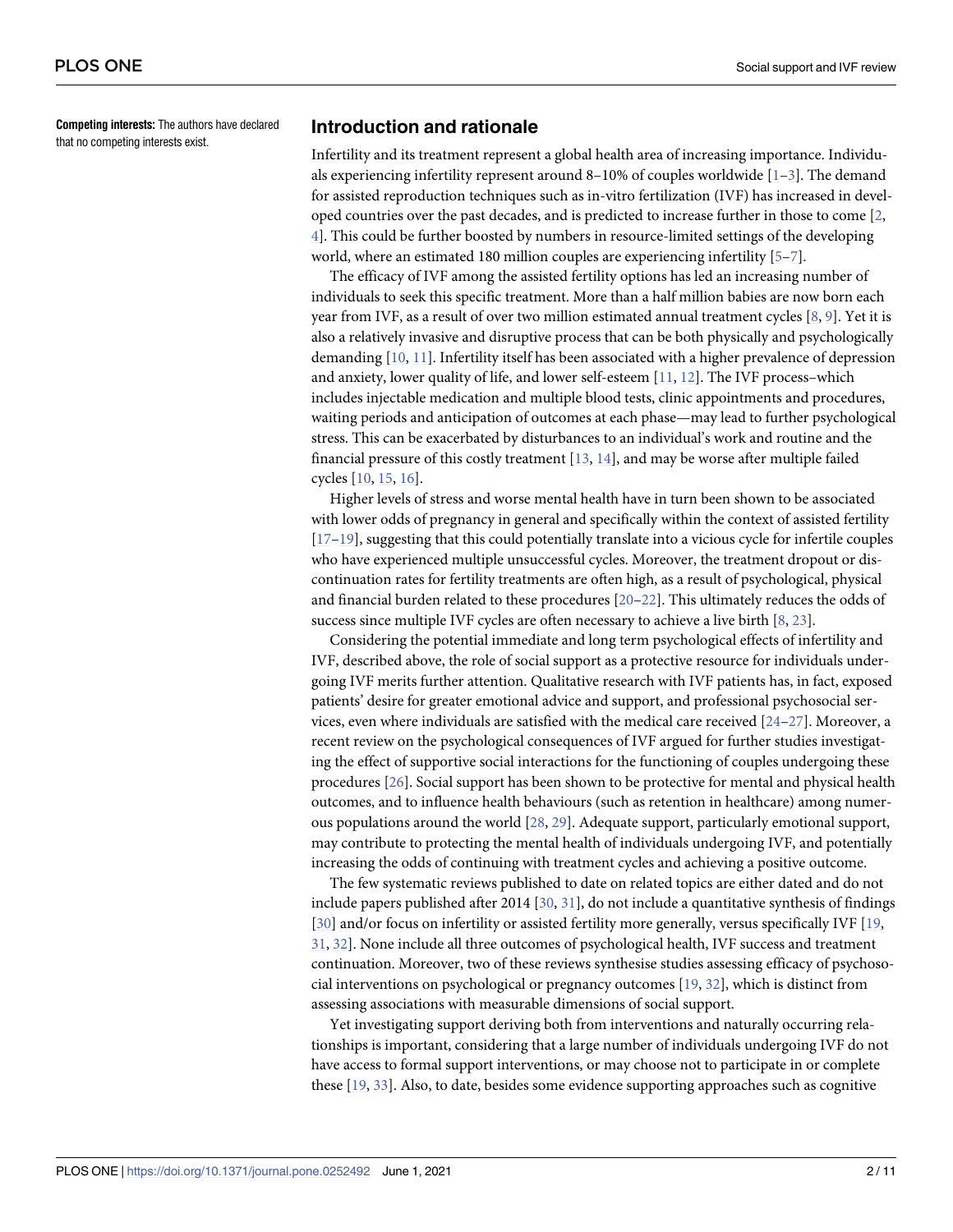<span id="page-2-0"></span>behavioural therapy (CBT) and group psychotherapy, most intervention evaluations do not show evidence of impact on mental health or live births among IVF patients [[19](#page-8-0), [33](#page-9-0)].

#### **Review questions**

We will conduct a systematic review of studies to identify, synthesize and discuss the published evidence to date addressing the following questions:

- 1. Is social support associated with psychological wellbeing among individuals undergoing IVF?
- 2. Is social support associated with IVF success rates?
- 3. Is social support associated with the decision to continue with IVF treatment?

Our aim is to address these three questions quantitatively through meta-analysis, should the number, quality and characteristics of eligible studies allow for quantitative synthesis. Should meta-analysis not be possible, we will synthesize the evidence on these phenomena qualitatively with a focus on programmatic and research implications.

# **Methodology**

The protocol for this systematic review was developed according to the Preferred Reporting Items for Systematic Review and Meta-Analysis Protocols (PRISMA-P) [\[34\]](#page-9-0).

## **Study participants**

Study participants will be only human subjects. Specifically they will be individuals and/or couples seeking to undergo, undergoing or who have undergone in vitro fertilisation.

#### **Intervention**

Our 'intervention' or exposure for this review is social support, as defined above. 'Social support' is a multi-dimensional construct that may include the existence, quantity and type of interpersonal relationships (network structure or social interaction), the functional content of social relationships (e.g. types of support provided) and the perceived quality or adequacy of this support [\[35–37\]](#page-9-0). The functional aspects of social support are distinct from, but also linked to, the structural aspects of support. The amount and types of support accessible or received will ultimately depend on an individual's structural ties, including social network size and the type of relationships [\[38\]](#page-9-0). It should, however, be noted that functional dimensions of support have been found to be more strongly associated with better mental health outcomes than structural aspects of support [\[39,](#page-9-0) [40\]](#page-9-0). These functions, or "types" of support, are most frequently categorized as emotional (e.g., love, care, and encouragement), instrumental (e.g., providing tangible items or practical assistance), and informational [[36](#page-9-0)].

Sources of social support include an individual's network of 'naturally occurring' relationships [[41](#page-9-0)], e.g. with family or friends, or more 'formalised' sources, such as support interventions linked to health facilities and delivered by healthcare workers, counsellors or other professionals. Eligible studies should include one or more measurable dimension of social support.

#### **Outcomes**

For question 1) the primary outcomes will be mental health constructs, including anxiety, depressive mood and psychological distress, likely measured through standardized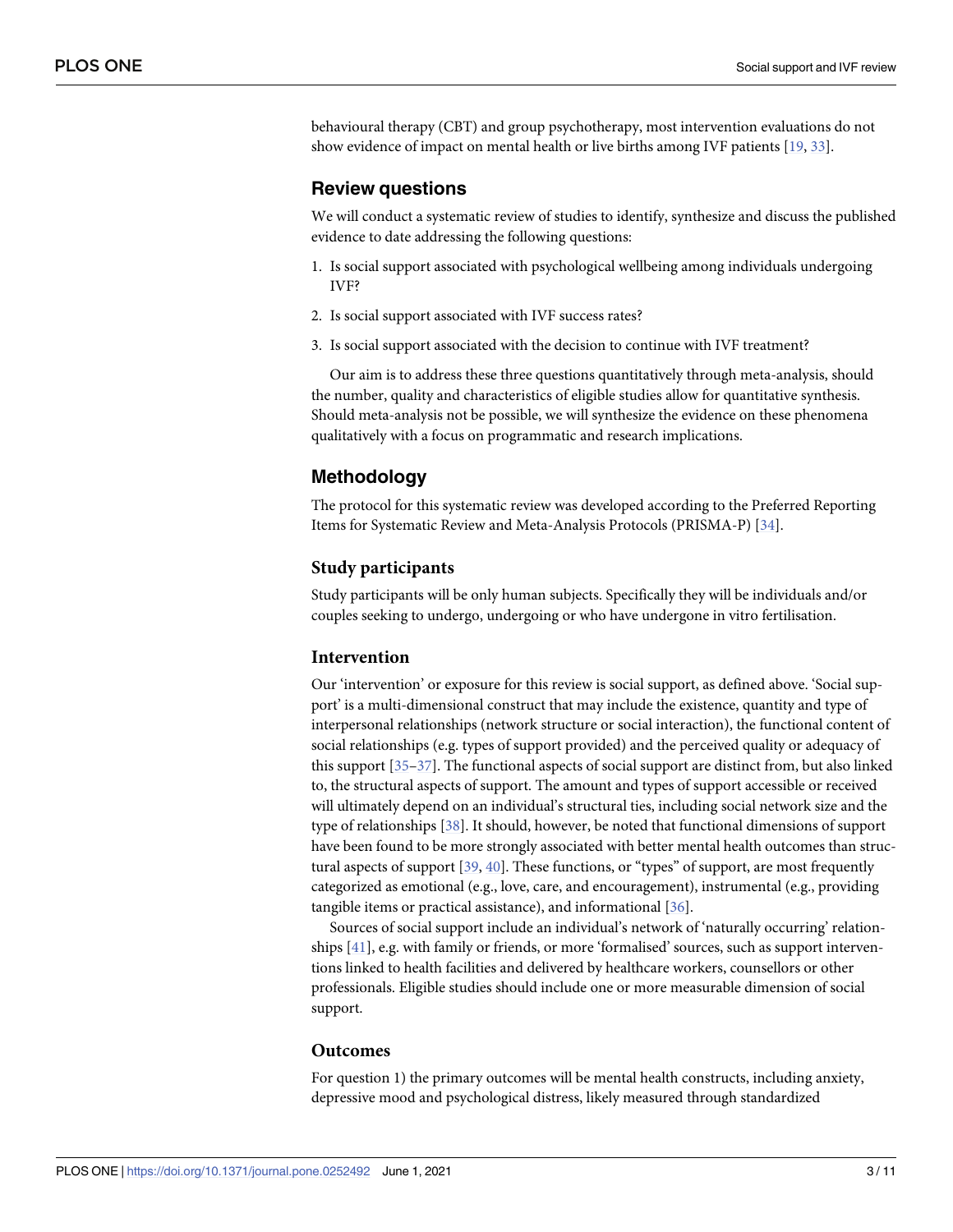<span id="page-3-0"></span>psychometric tools. For question 2) the primary outcomes will be rates of successful pregnancy and, if available, live birth rates. For question 3) the primary outcome will be the decision to continue or discontinue with IVF treatment. Based on the number, quality and characteristics of studies included, potential confounding factors or moderators to be explored in metaregression could include: study location, the gender of participants, participant age, the type of construct used for social support, the type of specific outcome (e.g. anxiety versus depression) and study design (for example, whether cross-sectional or longitudinal).

#### **Inclusion criteria**

This systematic review will identify studies quantitatively assessing associations between one or more dimensions of social support and: i) mental health outcomes; ii) IVF 'success' outcomes, namely pregnancy and live birth rates and/or; iii) the decision to continue with IVF treatment cycles; among individuals who have undertaken or are undertaking an IVF cycle. Studies will only be included if they provide correlation coefficients between measures of social support and at least one of the outcomes of interest, or sufficient information for these to be calculated. No limitation will be imposed for the commencement date of published articles, although a clear cut-off date of 30 June 2021 will be applied. The review will include cross-sectional and longitudinal correlational studies.

In the case of publications deriving from the same study and sample, all papers will be included in the table and narrative synthesis, although the distinction between number of papers and number of studies will be made clear. Should we proceed to quantitative synthesis of the papers, the publication with the largest sample size or the first published study (if sample sizes are the same) will be included in the analysis. Conference papers, dissertations and reviews will not be included. The search will be limited to peer-reviewed publications and English-language studies, given the absence of resources for translation.

## **Timeline**

The systematic review and its write-up will be completed within approximately 6 months of finalisation and publication of this review protocol.

# **Review methods**

Ten health-, psychology- and sociology-related databases (listed in S1 [Table\)](#page-7-0) will be searched; these include Pubmed and Medline. A keyword search strategy and composite search term have been developed according to the Cochrane Collaboration PICOS inclusion criteria [\[42\]](#page-9-0), as illustrated in S1 [Table](#page-7-0). The same keywords will be used in all databases but the search strings will be adjusted to fit with the criteria for each database. To minimize the risk of excluding relevant papers, we will not include keywords for specific mental health or IVF outcomes of interest nor for type of intervention, but will limit search terms to only include keywords for 'IVF" and 'social support' (the population and intervention/phenomenon). An example search string is included in S1 [Table.](#page-7-0)

The authors will screen the titles and abstracts independently to determine relevance. Full text papers will then be downloaded for potentially relevant abstracts and assessed by both authors. Discrepancies will be resolved through re-assessment and discussion. Additionally, the citation lists of all papers that meet the review inclusion criteria will be searched to identify further potentially relevant papers. Endnote software will be used to support the management of records, full text and duplicates. A flow chart with results of the review will be presented by means of a Prisma diagram [[34](#page-9-0)].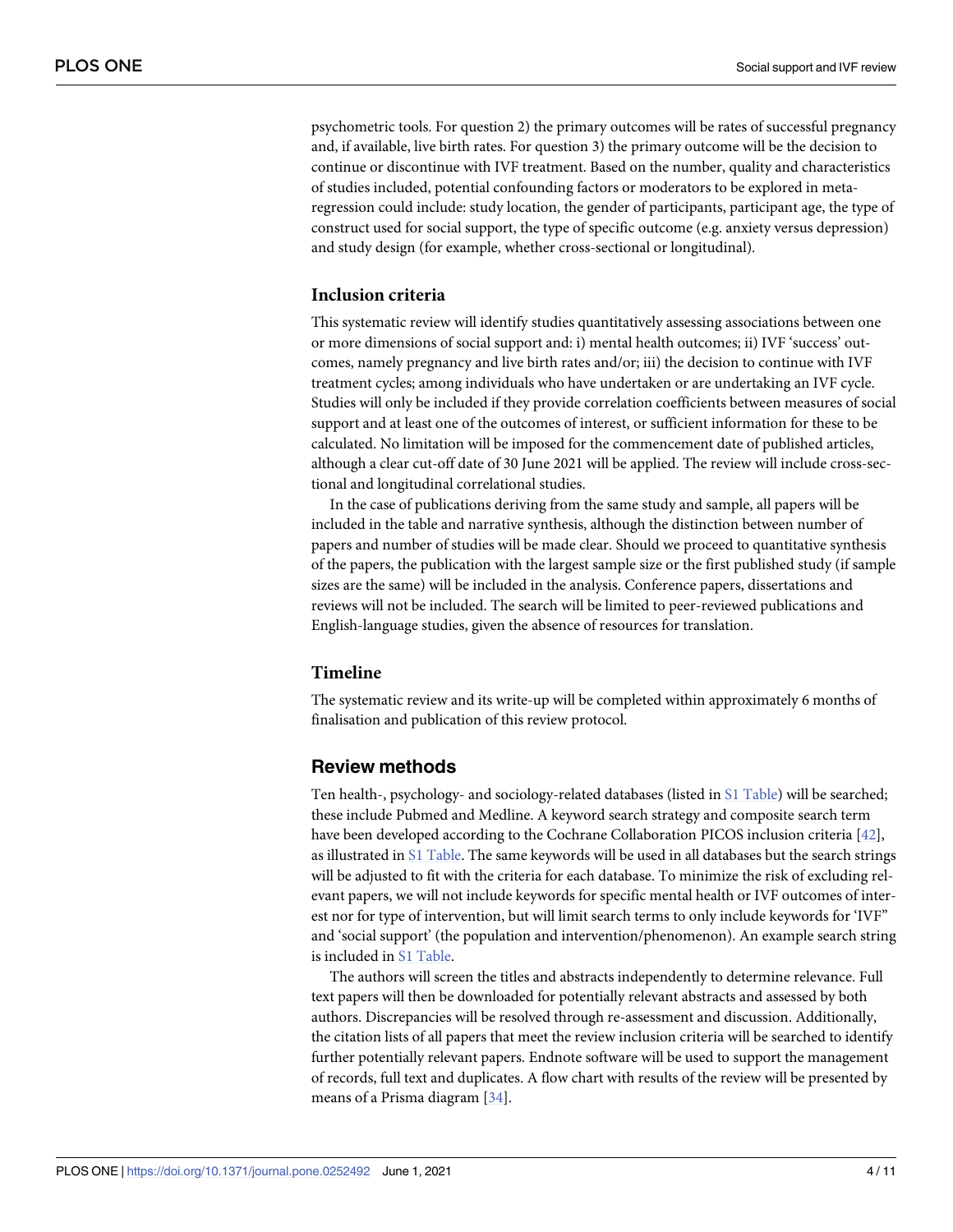<span id="page-4-0"></span>A template will be created in Microsoft Excel as a data extraction tool. This standardized form will be used to extract key information and characteristics of each study. S2 [Table](#page-7-0) lists the data items to be extracted from the studies. These items are informed by the Replication and Transparent Reporting of Evaluations with Nonrandomized Designs checklists, as well as other published systematic review protocols in this field [\[43,](#page-9-0) [44\]](#page-9-0). Extracted data will include: study design, recruitment methods, sample size and key characteristics, constructs and measurement tools used for social support and the outcomes of interest. The authors will make adjustments to this tool after entering the first few papers, through discussion and agreement. Each author will extract the data independently and discrepancies will be resolved through discussion.

# **Quality assessment methods**

Both authors will independently review the eligible studies for methodological quality, and resolve discrepancies in the assessments through discussion. This review will apply a modified version of the Newcastle-Ottawa Scale [\[45](#page-9-0)] as a quality assessment tool; this tool has been used in previous social science systematic reviews  $[46, 47]$  $[46, 47]$  $[46, 47]$  $[46, 47]$  as it allows for the assessment of a wide range of study designs. The Newcastle-Ottawa Scale tool assesses criteria related to participant selection, exposure to the intervention (where relevant), comparability (appropriate adjustment for confounders), assessment of outcomes and other potential sources of bias. A template for the presentation of assessments through this tool is included in S4 [Table](#page-7-0). Each study will be allocated a final quality of evidence rating of 'low', 'moderate' or 'good' quality, based on the assessment of overall risk of bias. A judgment of 'UNCLEAR' will be made for individual risk of bias items within these tools, where the study report does not provide adequate information.

# **Data synthesis and meta-analysis methods**

The final relevant papers included in the review will be organized and presented in table format (see S3 [Table](#page-7-0) for an example of what this will look like). Studies will likely be organised based on the outcomes investigated and the study design. Information drawn from the extraction sheet and presented in the final tables will include: the publication dates, the dates and location of research conducted, the sample sizes and characteristics, the study design and methodology, the specific constructs and indicators used to measure social support and the outcomes of interest and the correlation coefficients.

#### **Narrative data synthesis**

A narrative synthesis will be used to qualitatively describe the included studies, according to selected characteristics and categories in the extraction table. Findings of studies will be grouped and presented based on each outcome of interest, i.e. mental health, treatment continuation and IVF success rates respectively. We will highlight the number of studies investigating the relationship between social support and each outcome, and indicate how many and which studies found significant associations. We will describe the constructs and psychometric tools used to measure social support, including the type and sources of support these refer to, where applicable. We will similarly describe the tools and constructs used for specific outcomes within each outcome category (e.g. depression and anxiety for mental health).

#### **Correlation meta-analysis**

Should there be more than 3 studies assessed to be of moderate or good quality for any one outcome of interest (mental health, IVF success or treatment continuation), we will conduct a correlation meta-analysis to pool effect sizes for the associations between social support and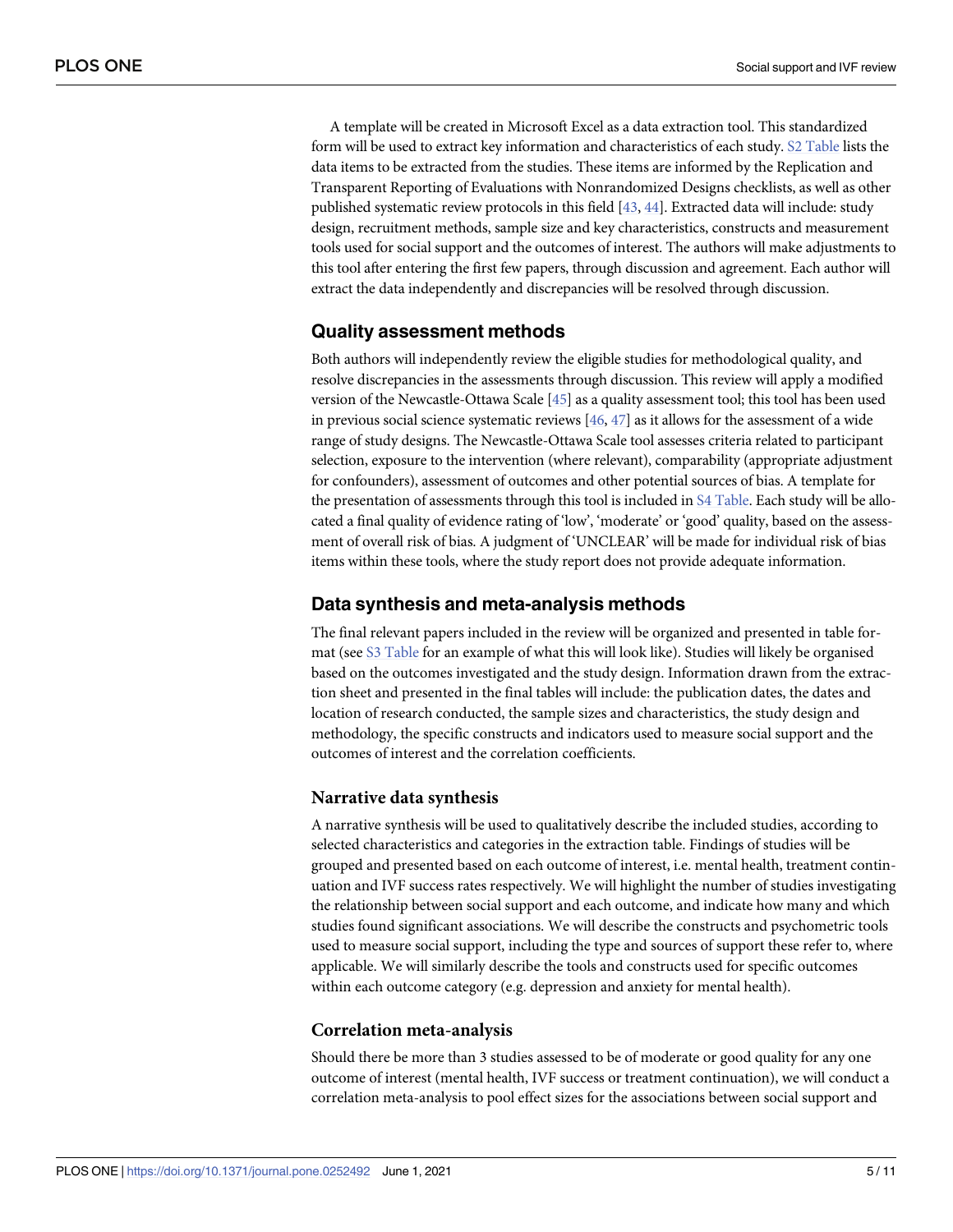<span id="page-5-0"></span>the specific outcome. Since study samples are likely to be drawn from different populations, we will run a random effects model and test for heterogeneity. Based on the number and quality of studies, as well as the level of heterogeneity, we will determine whether this analysis is reliable.

We will use the Hedges-Olkin method, based on a conventional summary meta-analysis with a Fisher transformation of the correlation coefficient [\[48\]](#page-9-0). This entails calculating a Fisher's Z-value for each correlation, as well as the variance of the correlation. A pooled correlation and variance will be calculated with the transformed Z values and results will be back transformed to the original scale or *r*. Should zero-order correlation coefficients not be reported in the papers, an attempt will be made to contact the first authors to obtain these. The meta-analysis will be conducted using a software package that supports pooling of correlation coefficients, such as STATA version 13.0 or MedCalc [\(https://www.medcalc.org/index.php\)](https://www.researchgate.net/deref/https://www.medcalc.org/index.php).

To assess heterogeneity, or the variation in outcomes between studies, we will consider indicators such as the  $\tau$ 2, Q and the I<sup>2</sup> statistics. The I<sup>2</sup> statistic in particular summarizes the inconsistency of results across studies, which is the percentage of variation across studies that is due to heterogeneity rather than chance [\[49\]](#page-9-0). The heterogeneity indicators will be considered together with a qualitative assessment of the appropriateness of combining studies. Drawing from the *Cochrane Handbook for Systematic Reviews* indications, an I <sup>2</sup> statistic between 0% and 30% will be interpreted as an insignificant amount of heterogeneity; 30% to 60% will represent moderate heterogeneity; 60% to 100% will be considered as representing substantial heterogeneity  $[42]$ . A low  $I<sup>2</sup>$  would suggest that a fixed effects model might be appropriate. A moderate or high  $I^2$  is more likely and would instead confirm the appropriateness of a random effects approach to estimate pooled effect measures, which is considered to be the more natural choice by many health investigators [\[50–52\]](#page-9-0).

#### **Meta-regression and subgroup analysis**

If we identify a sufficient number of studies (10 or more) for a given predictor per outcome category, we will use meta-regression and subgroup analysis to explore sources of heterogeneity and their likely influence on pooled measures of effect. Given sufficient studies, and based on the information provided, we will conduct random-effects meta-regression analysis [[50\]](#page-9-0) including predictors such as: different sources or types of social support dimensions assessed (e.g. structural versus functional indicators; emotional versus instrumental support; different key support providers); different outcome constructs (e.g. depression versus anxiety for mental health); and participant characteristics such as age and gender. Given sufficient studies, we will also conduct separate subgroup analyses by study design to determine, for example, whether there are differences for cross-sectional versus longitudinal studies [\[10](#page-7-0), [53–](#page-9-0)[55\]](#page-10-0). We will determine whether to proceed with sensitivity analysis, and which analyses to conduct, once individual study characteristics and data shortcomings are identified during the review process.

#### **Assessment of publication bias**

Studies with high effect sizes are more likely to be published than those with low effect sizes, leading to publication bias and an over-estimation of the pooled effect in our meta-analysis [\[56\]](#page-10-0). If we are able to pool 10 or more studies, we will create a funnel plot to visually explore the risk of publication bias, interpreting the results with caution [\[57\]](#page-10-0). An asymmentrical funnel would indicate the presence of publication bias, suggesting that only small studies with a large effect size have been published while small studies with small effect sizes are missing.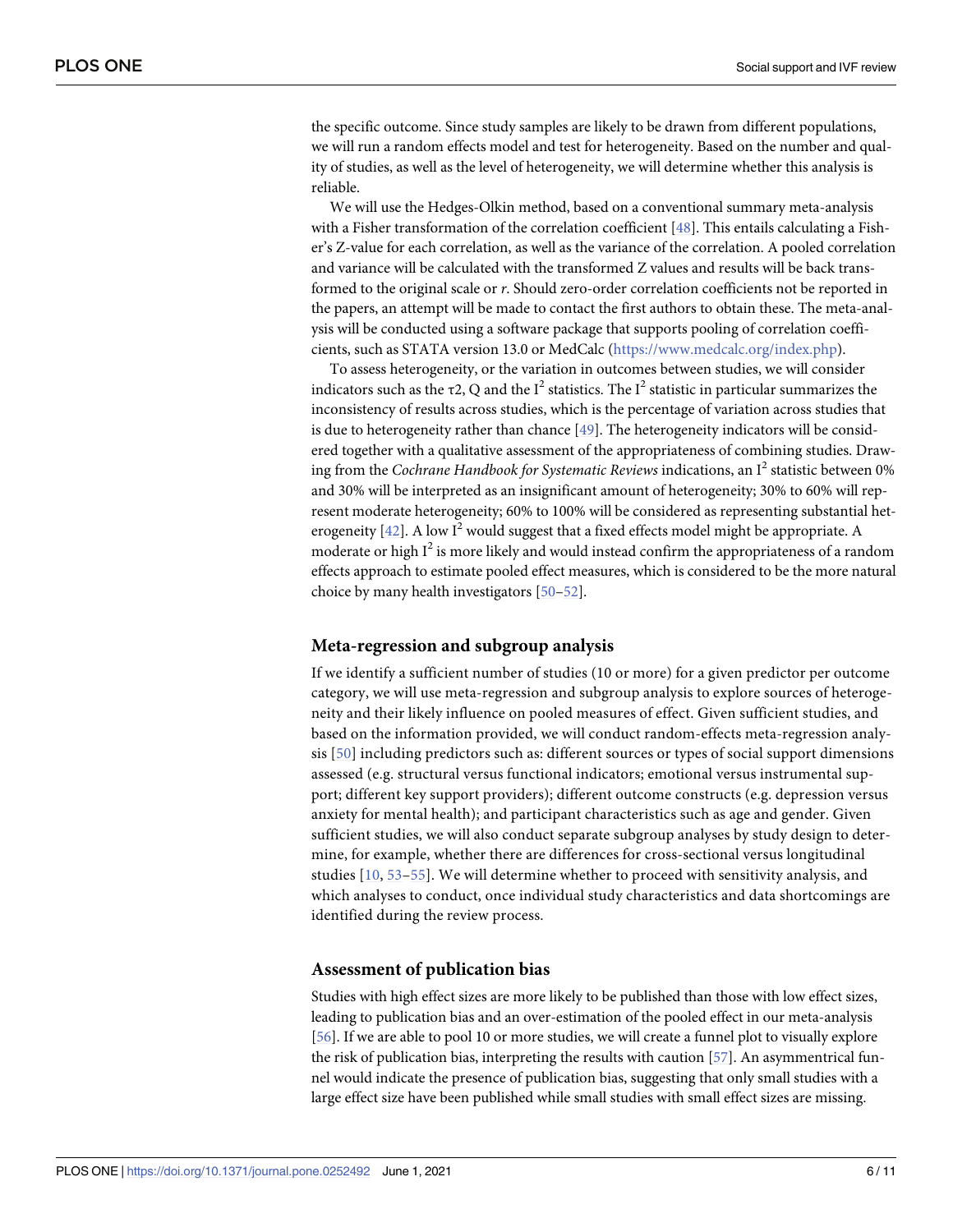#### <span id="page-6-0"></span>**Ethics and dissemination of findings**

This study will not require ethics approval by specific Ethics Boards since it will only involve synthesis of published secondary data, and there will be no primary data collection with human subjects. The results of this systematic review will be published in the form of a peerreviewed journal article. They will also be presented to various audiences including academics, practitioners, development agencies through scientific conferences, potential short policy documents, stakeholder meetings and through the authors' networks.

# **Potential strengths, limitations and unique contribution of this review**

This review will have a number of methodological strengths. The search will be developed and conducted by two experienced researchers, one with over a decade of experience in research on social support and health, and the other a medical doctor with experience in public health research. The study selection and data extraction will be performed independently by the two researchers and widely used tools will be employed to assess the studies' methodological quality.

This review will also have various limitations. These may include an insufficient number and quality of eligible studies to run meta-analysis for some or all of the outcomes of interest. Moreover, while we posit social support to be a protective resource for the outcomes of interest, based on existing literature, we cannot determine causality from non-randomized correlational studies. Should the included studies be predominantly cross-sectional, this will further limit our ability to infer causality of the associations between social support and the outcomes assessed. Also, the inclusion of only peer-reviewed papers may exclude grey literature containing relevant analyses; however, limiting the review to peer-reviewed papers will also insure a minimum quality of studies.

Despite its limitations, this review has the potential to make a valuable contribution to the existing literature in this area. To our knowledge this would be the first review to aggregate the recent evidence on associations between social support–deriving from naturally occurring relationships or more formalized sources–and mental health, IVF treatment continuation and success rates among IVF patients specifically. Findings will potentially highlight whether social support should be considered and further investigated as a health-promoting resource or protective factor for individuals undergoing fertility treatments, for mental health, treatment continuation and IVF success. Should measurement indicators of social support indicate specific types and/or sources of support, a combination of narrative synthesis and potential subgroup analyses could highlight which particular types or sources of support may be particularly important for practitioners working with individuals undergoing IVF. For example, should the review expose a positive relationship between 'informal' social support (from social networks and relationships) and the outcomes of interest, this would highlight the potential for intervention developers and implementers to involve members of their beneficiaries' informal networks in support interventions or potentially work to strengthen these networks. It may also highlight the types of support that should be targeted (e.g. emotional versus instrumental).

Conversely, findings of a positive relationship between social support and the outcomes of interest may also indicate whether patients with less social support are potentially more at risk for less favourable mental health and IVF outcomes. These individuals may need to be specifically targeted during potential pre-treatment screening processes [\[58\]](#page-10-0), and possibly referred to support programs or more specialized psychosocial support.

Lastly, this review will aim to expose gaps in the existing literature, to inform the foci and design of future studies investigating the relationship between social support, mental health and treatment retention and success, among individuals and couples undergoing IVF treatment.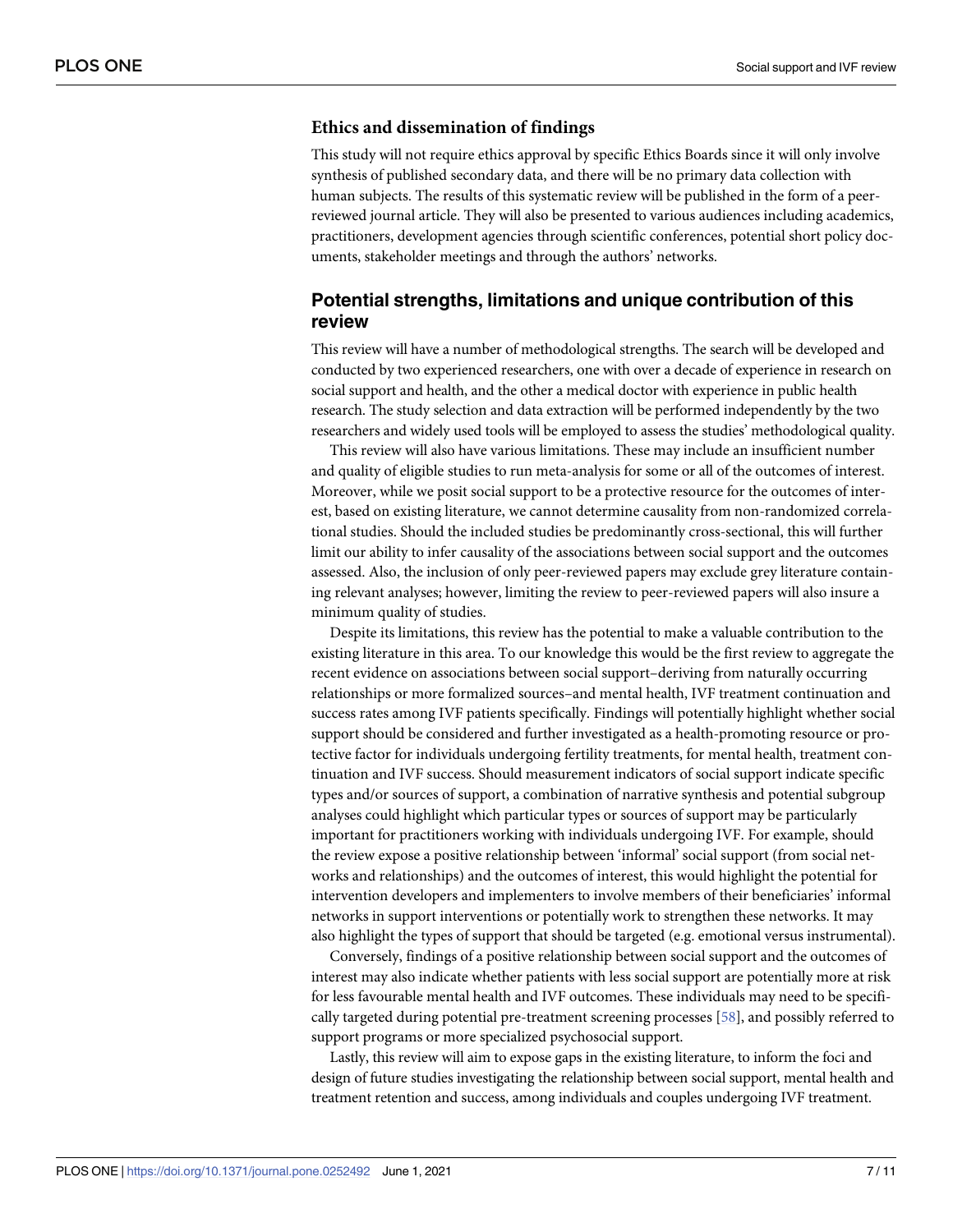# <span id="page-7-0"></span>**Supporting information**

**S1 [Table.](http://www.plosone.org/article/fetchSingleRepresentation.action?uri=info:doi/10.1371/journal.pone.0252492.s001) Systematic review search strategy.** (DOCX)

**S2 [Table.](http://www.plosone.org/article/fetchSingleRepresentation.action?uri=info:doi/10.1371/journal.pone.0252492.s002) Information to be extracted from eligible studies.** (DOCX)

**S3 [Table.](http://www.plosone.org/article/fetchSingleRepresentation.action?uri=info:doi/10.1371/journal.pone.0252492.s003) Characteristics of studies included in the review.** (DOCX)

**S4 [Table.](http://www.plosone.org/article/fetchSingleRepresentation.action?uri=info:doi/10.1371/journal.pone.0252492.s004) Methodological quality and risk of bias assessment template.** (DOCX)

**S1 [Checklist.](http://www.plosone.org/article/fetchSingleRepresentation.action?uri=info:doi/10.1371/journal.pone.0252492.s005) PRISMA-P 2015 checklist.** (DOCX)

# **Author Contributions**

**Conceptualization:** Marisa Casale, Anna Carlqvist.

**Methodology:** Marisa Casale, Anna Carlqvist.

**Writing – original draft:** Marisa Casale, Anna Carlqvist.

**Writing – review & editing:** Marisa Casale, Anna Carlqvist.

#### **References**

- **[1](#page-1-0).** Mascarenhas M, Flaxman S, Boerma T, Vanderpoel S, Stevens G. National, Regional, and Global Trends in Infertility Prevalence Since 1990: A Systematic Analysis of 277 Health Surveys. PLoS Medicine. 2012; 9(12):e1001356. <https://doi.org/10.1371/journal.pmed.1001356> PMID: [23271957](http://www.ncbi.nlm.nih.gov/pubmed/23271957)
- **[2](#page-1-0).** Kocourkova J, Burcin B, Kucera T. Demographic relevancy of increased use of assisted reproduction in European countries. Reproductive health. 2014; 11(37): <https://doi.org/10.1186/1742-4755-11-37> PMID: [24885428](http://www.ncbi.nlm.nih.gov/pubmed/24885428)
- **[3](#page-1-0).** Dyer S, Chambers G, de Mouzon J, Nygren K, Zegers-Hochschild F, Mansour R, et al. International Committee for Monitoring Assisted Reproductive Technologies world report: Assisted Reproductive Technology 2008, 2009 and 2010. Human Reproduction. 2016; 31(7):1588–609. [https://doi.org/10.](https://doi.org/10.1093/humrep/dew082) [1093/humrep/dew082](https://doi.org/10.1093/humrep/dew082) PMID: [27207175](http://www.ncbi.nlm.nih.gov/pubmed/27207175)
- **[4](#page-1-0).** European Society of Human Reproduction and Embryology. ART Fact Sheet [https://www.eshre.eu/](https://www.eshre.eu/Press-Room/Resources2018) [Press-Room/Resources2018](https://www.eshre.eu/Press-Room/Resources2018) [cited 2019 25 August]. Available from: [https://www.eshre.eu/Press-](https://www.eshre.eu/Press-Room/Resources)[Room/Resources](https://www.eshre.eu/Press-Room/Resources).
- **[5](#page-1-0).** Ombelet W. Global access to infertility care in developing countries: a case of human rights, equity and social justice. Facts, Views and Vision in Obstetrics and Gynaecology. 2011; 3(4):257–66. PMID: [24753875](http://www.ncbi.nlm.nih.gov/pubmed/24753875)
- **6.** Ombelet W, Onofre J. IVF in Africa: what is it all about? Facts, Views and Vision in Obstetrics and Gynaecology. 2019; 11(1):65–76.
- **[7](#page-1-0).** Rutstein S, Iqbal H. Infecundity, Infertility, and Childlessness in Developing Countries. DHS Comparative Reports. Geneva: WHO, 2004.
- **[8](#page-1-0).** European Society of Human Reproduction and Embryology. "More than 8 million babies born from IVF since the world's first in 1978: European IVF pregnancy rates now steady at around 36 percent, according to ESHRE monitoring." 2018 [cited 2019 01 September]. Available from: <[www.sciencedaily.com/](http://www.sciencedaily.com/releases/2018/07/180703084127.htm) [releases/2018/07/180703084127.htm](http://www.sciencedaily.com/releases/2018/07/180703084127.htm)>.
- **[9](#page-1-0).** Fauser B. Towards the global coverage of a unified registry of IVF outcomes. Reprod Biomed Online. 2019; 38(2):133–7. <https://doi.org/10.1016/j.rbmo.2018.12.001> PMID: [30593441](http://www.ncbi.nlm.nih.gov/pubmed/30593441)
- **[10](#page-1-0).** Ying L, Wu LH, Loke AY. Gender differences in emotional reactions to in vitro fertilization treatment: a systematic review. Journal Of Assisted Reproduction And Genetics. 2016; 33(2):167–79. [https://doi.](https://doi.org/10.1007/s10815-015-0638-4) [org/10.1007/s10815-015-0638-4](https://doi.org/10.1007/s10815-015-0638-4) PMID: [26712577.](http://www.ncbi.nlm.nih.gov/pubmed/26712577)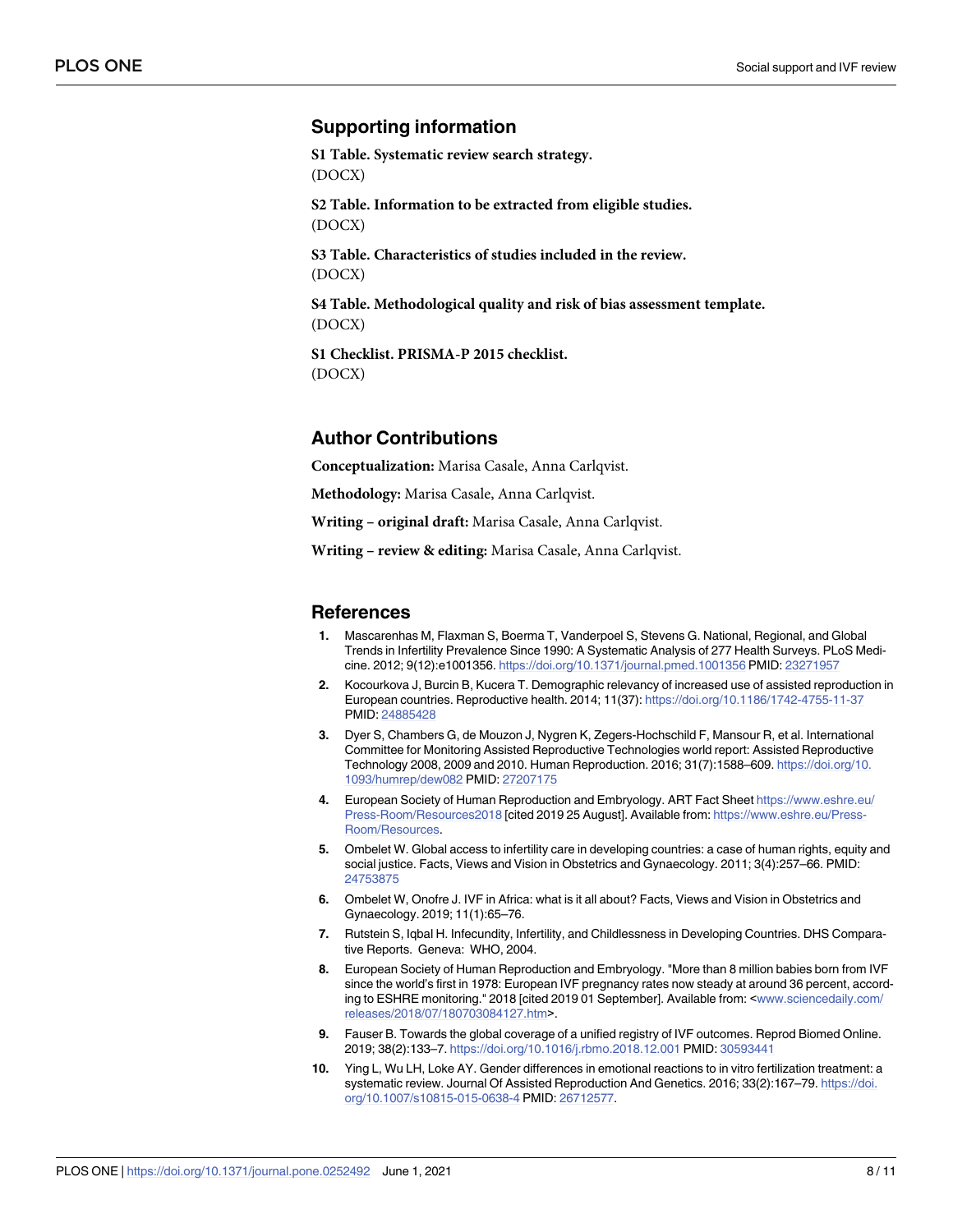- <span id="page-8-0"></span>**[11](#page-1-0).** Hynes G, Callan V, Terry D, Gallois C. The Psychological Well-being of Infertile Women After a Failed Ivf Attempt: The Effects of Coping. British Journal of Medical Psychology. 1992; 65:269–78. [https://doi.](https://doi.org/10.1111/j.2044-8341.1992.tb01707.x) [org/10.1111/j.2044-8341.1992.tb01707.x](https://doi.org/10.1111/j.2044-8341.1992.tb01707.x) PMID: [1390361](http://www.ncbi.nlm.nih.gov/pubmed/1390361)
- **[12](#page-1-0).** Pinar G, Zeyneloglu H-B. Quality of Life, Anxiety and Depression in Turkish Women Prior to Receiving Assisted Reproductive Techniques. International Journal of Fertility & Sterility. 2012; 6(1):1–12. PMID: [25505505](http://www.ncbi.nlm.nih.gov/pubmed/25505505)
- **[13](#page-1-0).** Boivin J, Takefman JE. Impact of the in-vitro fertilization process on emotional, physical and relational variables. Human Reproduction (Oxford, England). 1996; 11(4):903–7. [https://doi.org/10.1093/](https://doi.org/10.1093/oxfordjournals.humrep.a019276) [oxfordjournals.humrep.a019276](https://doi.org/10.1093/oxfordjournals.humrep.a019276) PMID: [8671350](http://www.ncbi.nlm.nih.gov/pubmed/8671350).
- **[14](#page-1-0).** Ying L-Y, Wu L, Loke A. The Experience of Chinese Couples Undergoing In Vitro Fertilization Treatment: Perception of the Treatment Process and Partner Support. PLoS ONE. 2015; 10(10):1–18. <https://doi.org/10.1371/journal.pone.0139691> PMID: [26431545](http://www.ncbi.nlm.nih.gov/pubmed/26431545)
- **[15](#page-1-0).** Verhaak C, Smeenk J, Evers A, Kremer J, Kraaimaat F, Braat D. Women's emotional adjustment to IVF: a systematic review of 25 years of research. Human Reproduction. 2007; 13(1):27–36. [https://doi.](https://doi.org/10.1093/humupd/dml040) [org/10.1093/humupd/dml040](https://doi.org/10.1093/humupd/dml040) PMID: [16940360](http://www.ncbi.nlm.nih.gov/pubmed/16940360)
- **[16](#page-1-0).** Chen D, Zhang JP, Jiang L, Liu H, Shu L, Zhang Q, et al. Factors that influence in vitro fertilization treatment outcomes of Chinese men: A cross-sectional study. Applied Nursing Research: ANR. 2016; 32:222–6. <https://doi.org/10.1016/j.apnr.2016.07.003> PMID: [27969032.](http://www.ncbi.nlm.nih.gov/pubmed/27969032)
- **[17](#page-1-0).** Karlidere T, Bozkurt A, Ozmenler K, Ozsahin A, Kucuk T, Yetkin S. The Influence of Emotional Distress on the Outcome of In-vitro Fertilization (IVF) and/or Intracytoplasmic Sperm Injection (ICSI) Treatment among infertile Turkish Women. Israel Journal of Psychiatry and Related Sciences 2008; 45(1):55–64. PMID: [18587170](http://www.ncbi.nlm.nih.gov/pubmed/18587170)
- **18.** Boivin J, Schmidt L. Infertility-related stress in men and women predicts treatment outcome 1 year later. Fertility & Sterility. 2005; 83(6):1745–52. <https://doi.org/10.1016/j.fertnstert.2004.12.039> PMID: [15950646](http://www.ncbi.nlm.nih.gov/pubmed/15950646)
- **[19](#page-1-0).** Frederiksen Y, Farver-Vestergaard I, NG S, Ingerslev H, Zachariae R. Efficacy of psychosocial interventions for psychological and pregnancy outcomes in infertile women and men: a systematic review and meta-analysis. BMJ open. 2015; 5(e006592). <https://doi.org/10.1136/bmjopen-2014-006592> PMID: [25631310](http://www.ncbi.nlm.nih.gov/pubmed/25631310)
- **[20](#page-1-0).** Brandes M, van der Steen J, Bokdam S, Hamilton C, de Bruin J, Nelen W, et al. When and why do subfertile couples discontinue their fertility care? A longitudinal cohort study in a secondary care subfertility population. Human Reproduction. 2009; 24(12):3127–35. <https://doi.org/10.1093/humrep/dep340> PMID: [19783833](http://www.ncbi.nlm.nih.gov/pubmed/19783833)
- **21.** Rajkhowa M, McConnell A, Thomas G. Reasons for discontinuation of IVF treatment: a questionnaire study. Human Reproduction. 2006; 21(2):358–63. <https://doi.org/10.1093/humrep/dei355> PMID: [16269448](http://www.ncbi.nlm.nih.gov/pubmed/16269448)
- **[22](#page-1-0).** Gameiro S, Boivin J, Peronace L, Verhaak C. Why do patients discontinue fertility treatment? A systematic review of reasons and predictors of discontinuation in fertility treatment. Human Reproduction Update. 2012; 18(6):652–69. <https://doi.org/10.1093/humupd/dms031> PMID: [22869759](http://www.ncbi.nlm.nih.gov/pubmed/22869759)
- **[23](#page-1-0).** European Society of Human Reproduction and Embryology. ART fact sheet 2018 [cited 2019 2 March 2019]. Available from: [https://www.eshre.eu/Press-Room/Resources.](https://www.eshre.eu/Press-Room/Resources)
- **[24](#page-1-0).** Schmidt L. Psychosocial burden of infertility and assisted reproduction. Lancet. 2006; 367(9508):379– 80. [https://doi.org/10.1016/S0140-6736\(06\)68117-8](https://doi.org/10.1016/S0140-6736(06)68117-8) PMID: [16458748.](http://www.ncbi.nlm.nih.gov/pubmed/16458748)
- **25.** Souter V, Penney G, Hopton J, Templeton A. Patient satisfaction with the management of infertility. Human Reproduction. 1998; 13:1831–36. <https://doi.org/10.1093/humrep/13.7.1831> PMID: [9740434](http://www.ncbi.nlm.nih.gov/pubmed/9740434)
- **[26](#page-1-0).** Malina A, Pooley J. Psychological consequences of IVF fertilization—Review of research. Ann Agric Environ Med. 2017; 24(4):554–8. <https://doi.org/10.5604/12321966.1232085> PMID: [29284223](http://www.ncbi.nlm.nih.gov/pubmed/29284223)
- **[27](#page-1-0).** Milne B. Couples' experiences with in vitro fertilization. Journal of Obstetric, Gynecologic & Neonatal Nursing. 1988; 17(5):347–52. <https://doi.org/10.1111/j.1552-6909.1988.tb00454.x> PMID: [3225683](http://www.ncbi.nlm.nih.gov/pubmed/3225683)
- **[28](#page-1-0).** Umberson D, Montez J. Social relationships and health: A flashpoint for health policy. Journal of Health and Social Behavior. 2010; 51(Special Issue):S54–66. <https://doi.org/10.1177/0022146510383501> PMID: [20943583](http://www.ncbi.nlm.nih.gov/pubmed/20943583)
- **[29](#page-1-0).** House J, Umberson D, Landis K. Structures and processes of social support. Annual Review of Sociology. 1988; 14:293–318. <https://doi.org/10.1146/annurev.so.14.080188.001453>
- **[30](#page-1-0).** Rockliff HE, Lightman SL, Rhidian E, Buchanan H, Gordon U, Vedhara K. A systematic review of psychosocial factors associated with emotional adjustment in in vitro fertilization patients. Human Reproduction Update. 2014; 20(4):594–613. <https://doi.org/10.1093/humupd/dmu010> PMID: [24676468](http://www.ncbi.nlm.nih.gov/pubmed/24676468).
- **[31](#page-1-0).** Moafi F, Dolatian M, Alimoradi Z. Impact of social support on infertile couples. Iranian Journal of Reproductive Medicine. 2014; 12:130–1. PMID: [96841815](http://www.ncbi.nlm.nih.gov/pubmed/96841815).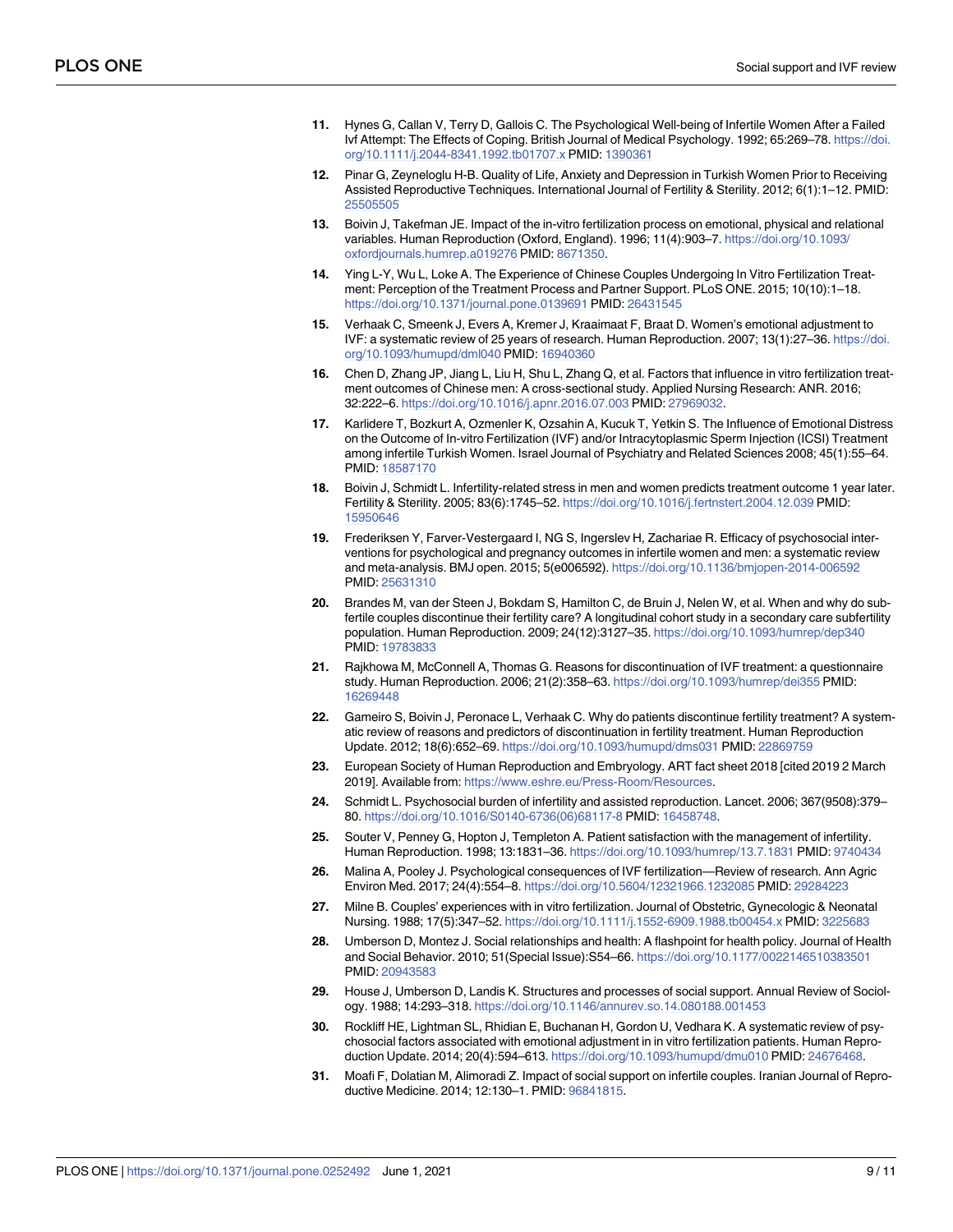- <span id="page-9-0"></span>**[32](#page-1-0).** Katyal N, Poulsen C, Knudsen U, Frederiksen Y. The association between psychosocial interventions and fertility treatment outcome: A systematic review and meta-analysis. European journal of obstetrics, gynecology, and reproductive biology. 2021; 259:125–32. <https://doi.org/10.1016/j.ejogrb.2021.02.012> PMID: [33677371](http://www.ncbi.nlm.nih.gov/pubmed/33677371)
- **[33](#page-1-0).** Ying L, Wu L, Loke A. The effects of psychosocial interventions on the mental health, pregnancy rates, and marital function of infertile couples undergoing in vitro fertilization: a systematic review. J Assist Reprod Genet 2016; 33:689–701. <https://doi.org/10.1007/s10815-016-0690-8> PMID: [26979745](http://www.ncbi.nlm.nih.gov/pubmed/26979745)
- **[34](#page-2-0).** Moher D, Shamseer L, Clarke M, Ghersi D, Liberati A, Petticrew M, et al. Preferred reporting items for systematic review and meta-analysis protocols (PRISMA-P) 2015 statement. Systematic Reviews. 2015; 4(1). <https://doi.org/10.1186/2046-4053-4-1> PMID: [25554246](http://www.ncbi.nlm.nih.gov/pubmed/25554246)
- **[35](#page-2-0).** Haber M, Cohen J, Lucas T, Batles B. The relationship between self-reported received and perceived social support: A meta-analytic review. American Journal of Community Psychology. 2007; 39(1– 2):133–44. <https://doi.org/10.1007/s10464-007-9100-9> PMID: [17308966](http://www.ncbi.nlm.nih.gov/pubmed/17308966)
- **[36](#page-2-0).** House J, Khan R. Measures and concepts of social support. Cohen S, Syme S, editors. Orlando: Academic Press; 1985.
- **[37](#page-2-0).** Vaux A, Phillips J, Holly L, Thomson B, WIlliams D, Stewart D. The social support appraisals scale (SS-A): Studies of reliability and validity. American Journal of Community Psychology. 1986; 14(2):195–218.
- **[38](#page-2-0).** Thoits P. Mechanisms linking social ties and support to physical and mental health. Journal of Health and Social Behavior 2011; 52:145–61. <https://doi.org/10.1177/0022146510395592> PMID: [21673143](http://www.ncbi.nlm.nih.gov/pubmed/21673143)
- **[39](#page-2-0).** Cohen S, Wills T. Stress, social support, and the buffering hypothesis. Psychological Bulletin. 1985; 98 (2):310–57. PMID: [3901065](http://www.ncbi.nlm.nih.gov/pubmed/3901065)
- **[40](#page-2-0).** Ryan A, Willits F. Family ties, physical health, and psychological well-being. Journal of Aging and Health. 2007; 19(6):907–20. <https://doi.org/10.1177/0898264307308340> PMID: [18165288](http://www.ncbi.nlm.nih.gov/pubmed/18165288)
- **[41](#page-2-0).** Holt-Lanstad J, Smith T, Layton B. Social relationships and mortality: a meta-analysis. Plos Medicine. 2010. <https://doi.org/10.1371/journal.pmed.1000316>.
- **[42](#page-3-0).** Cochrane Handbook for Systematic Reviews of Interventions version 6.1 (updated September 2020). Higgins J, Thomas J, Chandler J, Cumpston M, Li T, Page M, et al., editors: Cochrane; 2020.
- **[43](#page-4-0).** Des Jarlais D, Lyles C, Crepaz N, et al. Improving the reporting quality of nonrandomized evaluations of behavioral and public health interventions: the trend statement. American journal of public health. 2004; 94:361–6. <https://doi.org/10.2105/ajph.94.3.361> PMID: [14998794](http://www.ncbi.nlm.nih.gov/pubmed/14998794)
- **[44](#page-4-0).** Bright K, Dube L, Hayden K, Gordon J. Effectiveness of psychological interventions on mental health, quality of life and relationship satisfaction for individuals and/or couples undergoing fertility treatment: a systematic review and meta-analysis protocol. BMJ open. 2020; 10:e036030. [https://doi.org/10.1136/](https://doi.org/10.1136/bmjopen-2019-036030) [bmjopen-2019-036030](https://doi.org/10.1136/bmjopen-2019-036030) PMID: [32690514](http://www.ncbi.nlm.nih.gov/pubmed/32690514)
- **[45](#page-4-0).** Wells GA, Shea B, O'Connell D, Peterson J, Welch V, Losos M, et al. The Newcastle-Ottawa Scale (NOS) for assessing the quality of nonrandomised studies in meta-analyses 2000 [cited 2018 1 June]. Available from: [http://www.ohri.ca/programs/clinical\\_epidemiology/oxford.asp.](http://www.ohri.ca/programs/clinical_epidemiology/oxford.asp)
- **[46](#page-4-0).** Casale M, Carlqvist A, Cluver L. Recent interventions to improve retention in HIV care and adherence to antiretroviral treatment among adolescents and youth: A systematic review. AIDS patient care and STDs. 2019; 33(6). <https://doi.org/10.1089/apc.2018.0320> PMID: [31166783](http://www.ncbi.nlm.nih.gov/pubmed/31166783)
- **[47](#page-4-0).** MacPherson P, Munthali C, Ferguson J, Armstrong A, Kranzer K, Ferrand RA, et al. Service delivery interventions to improve adolescents' linkage, retention and adherence to antiretroviral therapy and HIV care. Tropical Medicine and International Health. 2015; 20(8):1015–32. [https://doi.org/10.1111/tmi.](https://doi.org/10.1111/tmi.12517) [12517](https://doi.org/10.1111/tmi.12517) PMID: [25877007](http://www.ncbi.nlm.nih.gov/pubmed/25877007)
- **[48](#page-5-0).** Hedges L, Olkin I. Statistical methods for meta-analysis. Orlando: Academic Press; 1985.
- **[49](#page-5-0).** Higgins J, Thompson S. Quantifying heterogeneity in a meta-analysis. Statistics in Medicine. 2002; 21 (11):1539–58. <https://doi.org/10.1002/sim.1186> PMID: [12111919](http://www.ncbi.nlm.nih.gov/pubmed/12111919)
- **[50](#page-5-0).** Borenstein M, Higgins J. Meta-Analysis and Subgroups. Prevention Science. 2013; 14(2):134–43. <https://doi.org/10.1007/s11121-013-0377-7> PMID: [23479191](http://www.ncbi.nlm.nih.gov/pubmed/23479191)
- **51.** Der Simonian R, Laird N. Meta-analysis in clinical trials. Controlled Clinical Trials. 1986; 7(3):177–88. [https://doi.org/10.1016/0197-2456\(86\)90046-2](https://doi.org/10.1016/0197-2456(86)90046-2) PMID: [3802833](http://www.ncbi.nlm.nih.gov/pubmed/3802833)
- **[52](#page-5-0).** Julian J, Thompson S, Spiegelhalter D. A re-evaluation of random-effects meta-analysis. J R Stat Soc Ser A Stat Soc. 2009; 172(1):137–59. <https://doi.org/10.1111/j.1467-985X.2008.00552.x> PMID: [19381330](http://www.ncbi.nlm.nih.gov/pubmed/19381330)
- **[53](#page-5-0).** Gourounti K, Anagnostopoulos F, Lykeridou K. Coping strategies as psychological risk factor for antenatal anxiety, worries, and depression among Greek women. Archives of Women's Mental Health. 2013; 16(5):353–61. <https://doi.org/10.1007/s00737-013-0338-y> PMID: [23558945.](http://www.ncbi.nlm.nih.gov/pubmed/23558945)
- **54.** Agostini F, Monti F, Paterlini M, Andrei F, Palomba S, La Sala GB. Effect of the previous reproductive outcomes in subfertile women after in vitro fertilization (IVF) and/or intracytoplasmic sperm injection